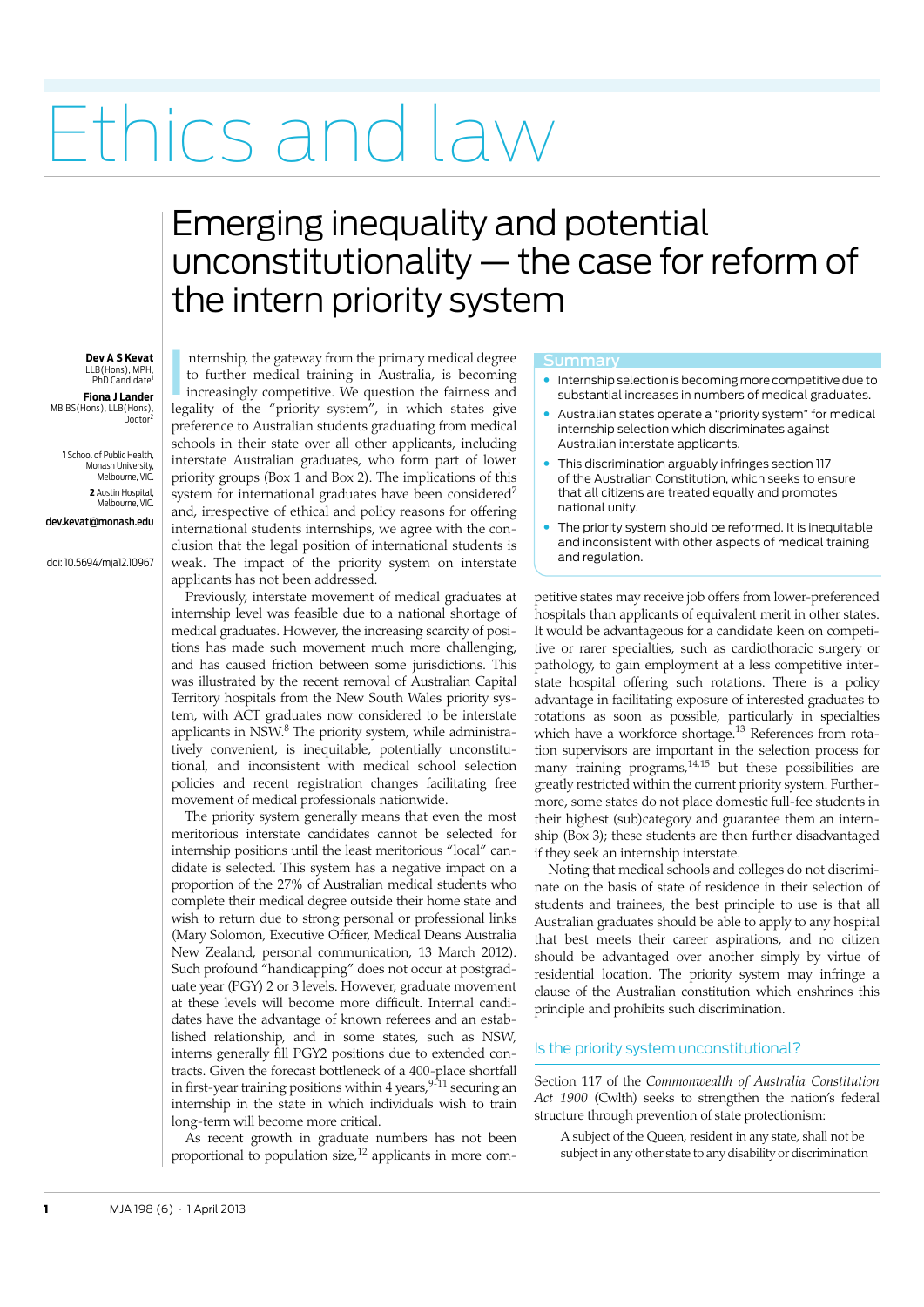| 1 Intern priority system as applied by Queensland Health for 2013 intake <sup>1</sup> |                                                                                                                                                                                                                                                                                                                                                                                                                          |  |  |
|---------------------------------------------------------------------------------------|--------------------------------------------------------------------------------------------------------------------------------------------------------------------------------------------------------------------------------------------------------------------------------------------------------------------------------------------------------------------------------------------------------------------------|--|--|
| Priority                                                                              | Explanation                                                                                                                                                                                                                                                                                                                                                                                                              |  |  |
|                                                                                       | Medical graduates of Queensland universities who are Australian citizens, Australian permanent residents or New Zealand citizens                                                                                                                                                                                                                                                                                         |  |  |
| 2                                                                                     | Medical graduates of interstate or New Zealand universities who:<br>completed year 12 in Queensland, and<br>are Australian or New Zealand citizens, or<br>are Australian permanent residents                                                                                                                                                                                                                             |  |  |
| 3                                                                                     | Medical graduates of interstate or New Zealand universities who:<br>• completed year 12 outside Queensland and are Australian or New Zealand citizens, or<br>are Australian permanent residents                                                                                                                                                                                                                          |  |  |
| 4                                                                                     | Medical graduates of Queensland universities who are overseas permanent residents or overseas citizens, other than New Zealand citizens, and are permitted<br>to remain in Australia for internship                                                                                                                                                                                                                      |  |  |
| 5                                                                                     | Medical graduates of interstate or New Zealand universities who are overseas permanent residents or overseas citizens, other than New Zealand citizens, and<br>are permitted to remain in Australia for internship                                                                                                                                                                                                       |  |  |
| 6                                                                                     | Medical graduates of international universities who have successfully completed the Australian Medical Council (AMC) written and clinical examinations and<br>have obtained the AMC certificate who:<br>are Australian or New Zealand citizens, or<br>are Australian permanent residents, and<br>require a year of supervised training to meet general registration requirements of the Medical Board of Australia (MBA) |  |  |
|                                                                                       | Medical graduates of international universities who have successfully completed the AMC written and clinical examinations and have obtained the AMC<br>certificate who:<br>are overseas permanent residents or overseas citizens (other than New Zealand citizens), and<br>require a year of supervised training to meet general registration requirements of the MBA                                                    |  |  |

which would not be equally applicable to him if he were a subject of the Queen resident in such other state.

This section could operate to prevent, for example, an applicant for internship in Queensland who was trained in Tasmania from being treated differently to a candidate trained and residing in Queensland.

# The Street case

Section 117 was considered by the High Court of Australia in the key case of *Street v Queensland Bar Association*, concerning the admission rules to become a barrister in Queensland.16 The appellant, a barrister registered in NSW, had applied for admission to practise in Queensland, and was refused on the basis of his lack of intention to practise principally in Queensland (shown by his continued domicile and practice in NSW). The Court unanimously found that the Bar Association of Queensland rules contravened s. 117; though the justification for this decision varied among the judges.

Each judge confirmed that the s. 117 test of discrimination required an analysis of how the affected individual was treated compared with a hypothetical person sharing all of their qualities except for interstate residence. Justice Deane noted that

neither [of the] requirements [for admission] can properly be seen as flowing naturally from, or being a natural incident of, the privilege of practising as a barrister in Queensland in the sense of being a necessary professional qualification or safeguard.17

and, therefore, interstate applicants were subject to discrimination under the section. Pertinently, Justice Brennan concluded that

[this] law ... opens too the doors of state universities, hospitals and other institutions for entry by subjects of the Queen resident in other states on the same terms as residents of the relevant state.18

As s. 117 was not intended to remove all state autonomy, there will be some circumstances in which the discrimination is justified if it is reasonably appropriate and adapted to the attainment of some legitimate objective.<sup>19</sup> However, arguments that interstate lawyers would lack familiarity with local rules, or would be unable to perform their professional duties as satisfactorily as resident lawyers, have been consistently rejected due to lack of evidence. $20$ 

# Legal analysis

Those defending the priority system might argue that the system discriminates on the basis of the location of the

| State                                                                                                                                                                    | Priority 1 definition                                                                                                                                                                                                                                                                                                                                                                                                                                                                                           |  |  |  |
|--------------------------------------------------------------------------------------------------------------------------------------------------------------------------|-----------------------------------------------------------------------------------------------------------------------------------------------------------------------------------------------------------------------------------------------------------------------------------------------------------------------------------------------------------------------------------------------------------------------------------------------------------------------------------------------------------------|--|--|--|
| Victoria                                                                                                                                                                 | Group 1: Australian permanent resident graduates of Victorian universities (including domestic full-fee graduates and New Zealand citizens) <sup>2</sup>                                                                                                                                                                                                                                                                                                                                                        |  |  |  |
| Queensland                                                                                                                                                               | Priority category 1: Medical graduates of Queensland universities who are Australian citizens, Australian permanent residents or New Zealand citizens <sup>1</sup>                                                                                                                                                                                                                                                                                                                                              |  |  |  |
| New South Wales*                                                                                                                                                         | Category 1.1: Commonwealth-supported place (CSP) and domestic full-fee graduates of a NSW university<br>Category 1.2: CSP and domestic full-fee graduates of an interstate or New Zealand university who completed year 12 in NSW<br>Category 1.3: CSP and domestic full-fee graduates of interstate or New Zealand universities                                                                                                                                                                                |  |  |  |
| Tasmania                                                                                                                                                                 | Australian citizens or permanent resident [CSP] graduates of the University of Tasmania <sup>3</sup>                                                                                                                                                                                                                                                                                                                                                                                                            |  |  |  |
| Western Australia                                                                                                                                                        | Priority category 1: all graduates of WA medical schools who are Australian citizens or permanent residents or New Zealand citizens <sup>4</sup>                                                                                                                                                                                                                                                                                                                                                                |  |  |  |
| South Australia <sup>t</sup>                                                                                                                                             | 1. CSP and SA Bonded Medical Scholarship Scheme graduates from an SA university who are Australian citizens or permanent residents or New<br>Zealand citizens<br>1.1. CSP or domestic full-fee graduates of an Australian or New Zealand university outside SA who completed year 12 in SA and who are Australian<br>citizens or permanent residents or New Zealand citizens<br>1.2. Domestic full-fee graduates of an SA university who are Australian citizens or permanent residents or New Zealand citizens |  |  |  |
| * Currently only Category 1.1 are guaranteed positions in NSW. <sup>5</sup> † Group 1 (not groups 1.1 or 1.2) are guaranteed a position in South Australia. <sup>6</sup> |                                                                                                                                                                                                                                                                                                                                                                                                                                                                                                                 |  |  |  |

#### 2 Variation in definitions of intern priority 1 groups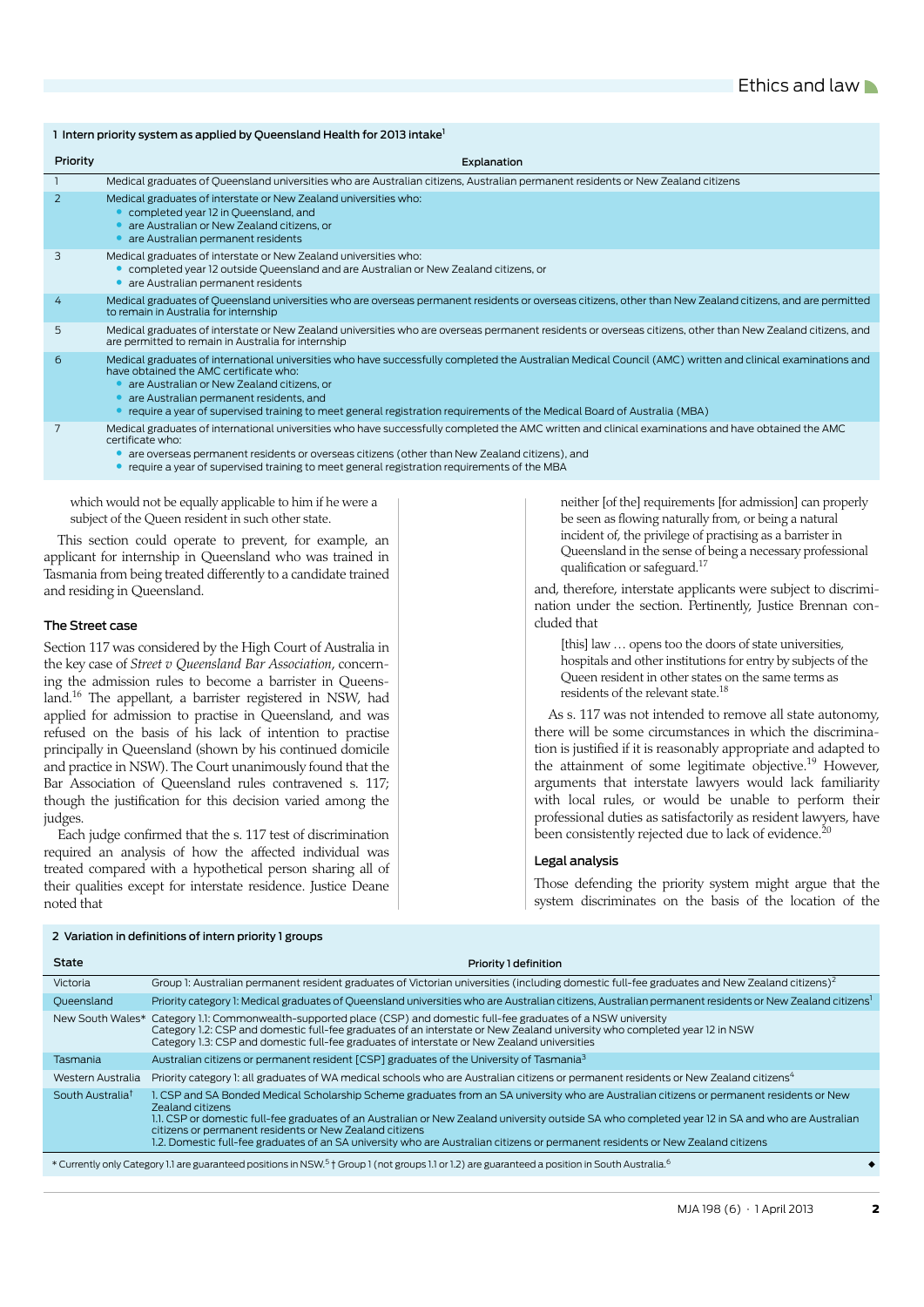#### 3 Internship allocation systems for priority 1 applicants\*

| State                                                                                                                                                    | Allocation methodology Further details |                                                                                                                                                                                               |  |  |
|----------------------------------------------------------------------------------------------------------------------------------------------------------|----------------------------------------|-----------------------------------------------------------------------------------------------------------------------------------------------------------------------------------------------|--|--|
| New South Wales                                                                                                                                          | Computer algorithm                     | Allocated to hospitals by a program maximising preferences of the group via optimised preference matching                                                                                     |  |  |
| Victoria                                                                                                                                                 | Merit                                  | Selection by hospitals, eg, using curriculum vitae (CV), group or individual interviews, referee reports                                                                                      |  |  |
| Queensland                                                                                                                                               | Computer ballot                        | Some randomly selected applicants to oversubscribed hospitals are allocated to undersubscribed hospitals                                                                                      |  |  |
| South Australia                                                                                                                                          | Computer ballot                        | Some randomly selected applicants to oversubscribed hospitals are allocated to undersubscribed hospitals                                                                                      |  |  |
| Western Australia                                                                                                                                        | Merit                                  | Applicants provide written answers to set questions regarding:<br>ability to work effectively in a health care environment<br>commitment to working in WA<br>commitment to continued learning |  |  |
| Tasmania                                                                                                                                                 | Merit                                  | Selection by hospitals based on CV, interview and referee reports                                                                                                                             |  |  |
| Northern Territory                                                                                                                                       | Merit                                  | Selection by hospitals after centralised application process; informal preference given to Flinders University<br>graduates and others who completed rotations and electives in the NT        |  |  |
| ANU graduates are the highest priority, remaining positions are filled on merit as determined by CV and interview.<br>Australian Capital Territory Merit |                                        |                                                                                                                                                                                               |  |  |

\* Details were checked with relevant state and territory authorities. ◆

student's medical school rather than state of residence and that s. 117 does not apply; or, if s. 117 *does* apply, that a sufficient justification for the discrimination exists.

We doubt that the High Court would find the first argument compelling, as it would be almost impossible to undertake mandatory clinical rotations without living in the state in which medical training is being undertaken. Today's High Court would likely look at the substance of the underlying discrimination rather than the form of wording. In *Street*, Chief Justice Mason confirmed that an analysis of the effect of the relevant law is necessary to avoid depriving s. 117 of practical effect, observing that

a disability or discrimination based upon grounds apart from residence is effectively removed if those grounds relate to characteristics which are…concomitants of the individual's notionally changed residence.<sup>21</sup>

Our view is that the modern test reveals what the discrimination is truly based on: the state of the applicant's residence, which is a necessary concomitant of location of their medical school.

Supporting this conclusion, in a subsequent case concerning size of a state insurance payout to an individual, the High Court held unanimously that a clause designed to limit damages for an interstate resident but not for an "in-state" resident was invalidated by s. 117.22 Chief Justice Mason also noted in *Street* that "s. 117 is not susceptible of 'colourable evasion' by state legislatures" who may seek to hide discriminatory practices under creative legal drafting.23

In *Sweedman v TAC*, although the Gleeson High Court did not consider it an infringement to discriminate on the basis of the state a car was garaged in for the purposes of determining compensation recovery of the Victorian Transport Accident Commission, this interpretation primarily turned on payment of a transport accident charge rather than on residential location itself.<sup>24</sup> There was no differential treatment on the basis of residence that would infringe s. 117, as a vehicle could be registered (and the relevant charge paid) in a state irrespective of whether its owner resides there. In contrast, the residence of a person while in medical school is intrinsically related to their enrolment at a medical school; one cannot simply submit an interstate address for the purpose of internship applications to "cure" the discrimination arising from the priority system.

The modern High Court's unsympathetic attitude to state protectionism was demonstrated in a case invoking s.92 of the Constitution involving free movement of goods and commerce between states, in which the High Court found unconstitutional Western Australian attempts to prevent a Tasmanian-based internet gambling exchange from operating in Western Australia.<sup>25</sup> The unanimous decision deemphasised geographical boundaries, with Justice Heydon noting that part of the legislation was designed to create "a smokescreen".<sup>26</sup> The case is particularly relevant given Chief Justice Mason's observation in *Street* that s. 117 was intended to operate as "a counterpart" to other constitutional provisions, including s. 92.<sup>27</sup>

The argument regarding sufficient justification for the discrimination is more uncertain. We wrote to the federal and state health ministers, drawing attention to s. 117 and explaining the conflict, inviting them to provide a rationale or justification for the priority system. Most ministers provided general information regarding the priority system, or its historical genesis from the 2006 Council of Australian Governments meeting in which health ministers undertook to guarantee sufficient internship places for Australian citizens in Commonwealth-supported places at Australian medical schools.28 These responses did not provide specific information which could be readily evaluated against the types of justifications the High Court has previously considered. Two ministers asserted their belief in the legality of the scheme. One minister stated that as an internship is considered the final year of training of a medical degree, the [state] government believes that prioritising places for [state] graduates in their final year of learning in [state] provides a continuum of learning for those who have studied in [state].

If this rationale were argued before the High Court, we doubt it would be accepted. Students in Australia graduate from medical school before they become interns. Interns are paid a salary and given the title "doctor"; students are not. International medical graduates who complete their internship in Australia cannot continue on a student visa, and must obtain a temporary business visa. Moreover, even if internship were the final year of training for a medical degree, it seems an insufficient justification for discrimination that ranks interstate candidates unfavourably. There may be some benefit in continuity in working in the same state of medical schooling, but graduates moving interstate for internship would undertake the same core rotations in surgery, medicine